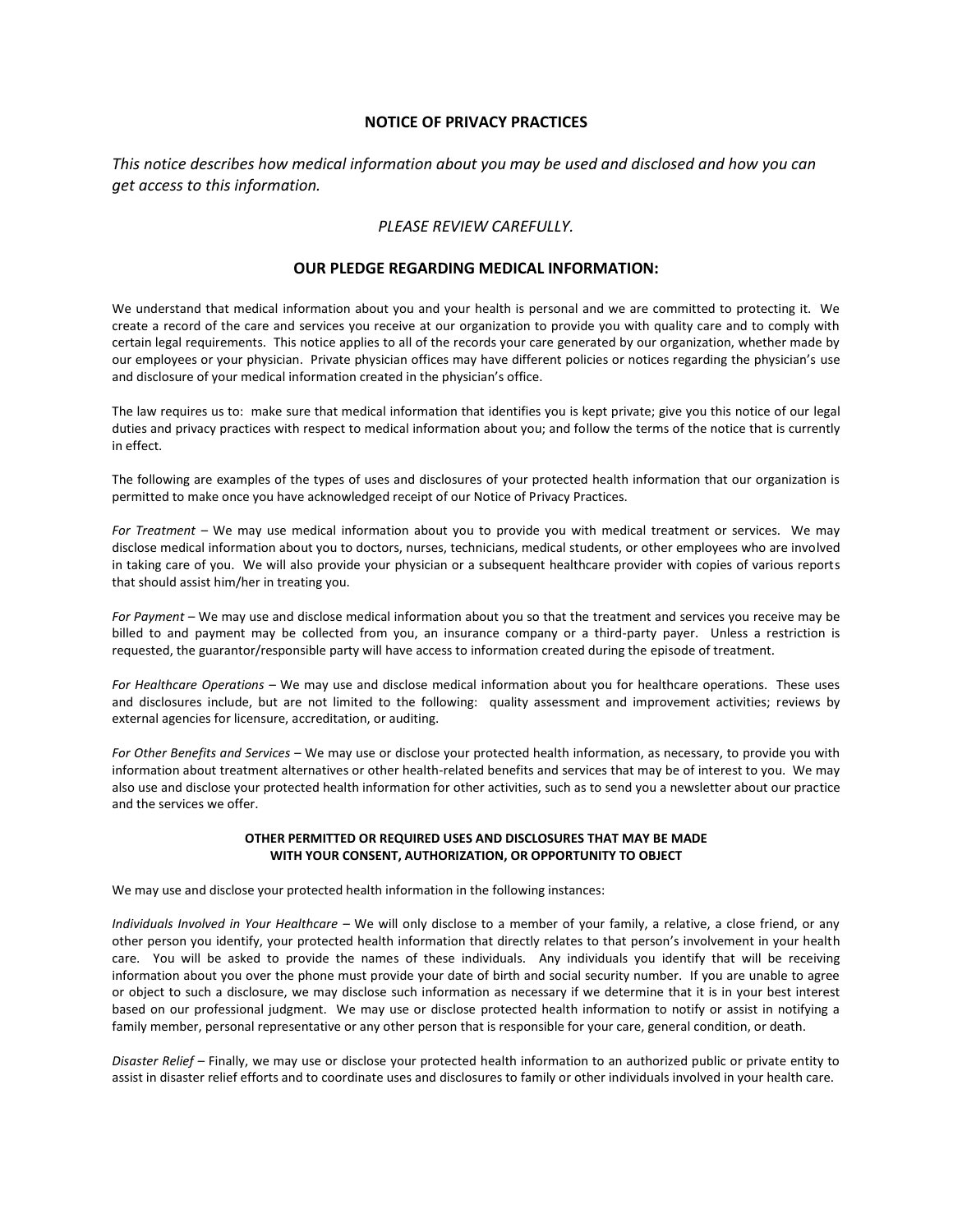*Emergencies –* We may use or disclose your protected health information in an emergency situation. If this happens, we shall try to obtain your acknowledgement as soon as reasonably practicable after the delivery of treatment.

*Communication Barriers –* We may use and disclose your protected health information if we attempt to obtain consent from you but are unable to do so due to substantial communication barriers and it is determined, using professional judgment, that you intend to consent to use or disclosure under the circumstances.

*Appointment Reminders – Scheduling – Follow up calls –* We may use and disclose health information to contact you as a reminder that you have an appointment, have been referred to schedule a visit, or to follow up with you in a recent visit. We may leave a brief reminder on your answering machine/voicemail system unless you tell us not to.

#### **OTHER PERMITTED AND REQUIRED USES AND DISCLOSURES THAT MAY BE MADE WITHOUT YOUR CONSENT, AUTHORIZATION, OR OPPORTUNITY TO OBJECT**

We may use or disclose your protected health information in the following situations without your consent or authorization. These situations include:

*Required by Law –* When required to do so by federal, state, or local law, including those that require the reporting of certain types of wounds or physical injuries.

*Public Health –* For public health activities and purposes of controlling disease, injury, disability; reporting births and deaths; and reporting any type of abuse, neglect, or domestic violence. We may also disclose your protected health information, if directed by the public health authority, to a foreign government agency that is collaborating with the public health authority.

*Health Oversight –* To a health oversight agency for activities authorized by law, such as audits, investigations, and inspections that oversee the health care system, government benefit programs, other government regulatory programs and civil right laws.

*Food and Drug Administration –* To a person or company required by the Food and Drug Administration to report adverse events, product defects or problems, biologic product deviations, track products: to enable product recalls; to make repairs or replacements, or to conduct post-marketing surveillance, as required.

*Legal Proceedings –* In the course of any judicial or administrative proceeding, in response to a court order or an administrative tribunal (to the extent such disclosure is expressly authorized), in certain conditions in response to a subpoena, discovery request or other lawful purposes. Effective Date: 04. "14/03

*Law Enforcement –* Law enforcement purposes include: identification or location of a suspect, report details of a suspicious death, or other legal processes required by law.

*Coroners, Funeral Directors, and Organ Donation –* To a coroner or medical examiner for identification purposes, determining cause of death or for the coroner or medical examiner to perform other duties authorized by law. We may also disclose protected health information to a funeral director, as authorized by law, in order to permit the funeral director to carry out their duties. Protected health information may be used and disclosed for cadaveric organ, eye or tissue purposes.

*Research –* To researchers when their research has been approved by an institutional review board that has reviewed the research proposal and established protocols to ensure the privacy of your protected health information.

*Criminal Activity –* Consistent with applicable federal and state laws, if we believe that the use or disclosure is necessary to prevent or lessen a serious and imminent threat to the health or safety of a person or the public.

*Military Activity and National Security –* When the appropriate conditions apply, we may use or disclose protected health information of individuals who are Armed Forces personnel: for activities deemed necessary by appropriate military command authorities; for the purpose of a determination by the Department of Veterans Affairs of your eligibility for benefits; to foreign military authority if you are a member of that foreign military service. We may also disclose your protected health information to authorized federal officials for conducting national security and intelligence activities including for the provision of protective services to the President or others legally authorized.

*Workers' Compensation –* As authorized to comply with Workers' Compensation laws and other similar legally established programs.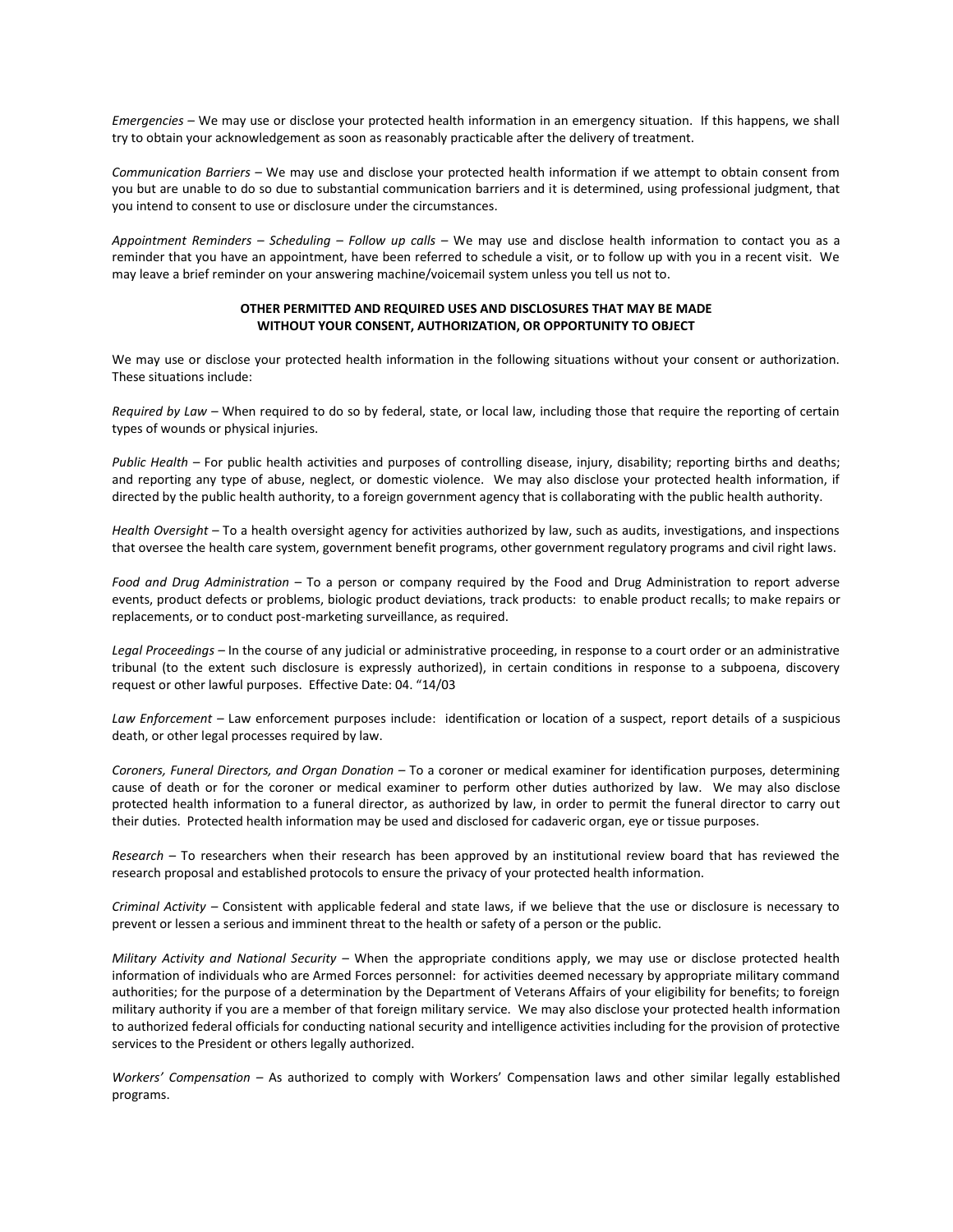*Inmates –* If you are an inmate of a correctional facility and your physician created or received your protected health information in the course of providing care to you.

#### **YOUR RIGHTS REGARDING MEDICAL INFORMATION ABOUT YOU**

In addition to your rights as a client, we also ask that you respect the rights of other clients by not discussing any information you may see or hear while receiving outpatient treatment. You have the following rights regarding medical information we maintain about you:

*Right to Inspect and Copy –* You may inspect and obtain a copy of your protected health information that is contained in a designated record set for as long as we maintain the protected health information. A "designed record set" contains medical and billing records and any other records our organization uses for making decisions about you. Your request must be submitted in writing. A copy of the authorization to request release of information is available from this office. We may charge a reasonable fee for the costs of copying, mailing, or other supplies associated with your request.

We may deny your request to inspect and copy based on the federal laws above. If you are denied access to medical information, you may request that the denial be reviewed. Another licensed health care professional chosen by the organization will review your request and the denial. The person conducting the review will not be the person who denied your original request. We will comply with the outcome of the review.

*Right to Amend –* This means that if you feel that medical information we have about you is incorrect or incomplete, you may ask us to amend the information. You have the right to request an amendment for as long as the information is kept by our organization.

Your request must be made in writing and submitted to this office. In addition, you must provide a reason that supports your request. We may deny your request for an amendment if it is not in writing or does not include a reason to support the request. In addition, we may deny your request if you ask us to amend information that:

- Was not created by us, unless the person or entity that created the information is no longer available to make the amendment;
- Is not part of the medical information kept by our organization;
- Is not part of the information which you would be permitted to inspect and copy (see above); or
- Is accurate and complete.

*Right to an Accounting of Disclosures –* This means that you have the right to request an "accounting of disclosures." This is a list of the disclosures we make of medical information about you for purposes other than treatment, payment or healthcare operations as described in this Notice of Privacy Practices. It will also exclude disclosures we may have made to you, to family members or friends involved in your care, or for notification purposes.

To request this list or accounting of disclosures, you must submit your request in writing to this office. Your request must state a time period, which may not be longer than six years and may not include dates before April 14, 2003. Your request should indicate in what form you want the list (for example, on paper or electronically). The first list you request within a 12-month period will be free. For additional lists, we may charge you for the costs of providing the list. We will notify you of the cost involved and you may choose to withdraw or modify your request at that time before any costs are incurred.

*Right to Request Restrictions –* This means that you have the right to request a restriction of limitation on the medical information we use or disclose about you for treatment, payment or healthcare operations. You also have the right to request a limit on the medical information we disclose about you to someone who is involved in your care or the payment of your care, like a family member or friend. **WE ARE NOT REQUIRED TO AGREE WITH YOUR REQUEST.**

If we do agree, we will comply with your request unless the information is needed to provide you emergency treatment. To request restrictions, you must make your request in writing to this office. In your request, you must tell us:

- What information you want to limit;
- Whether you want to limit our use, disclosure or both; and
- To whom you want the limits to apply (for example, disclosure to your spouse).